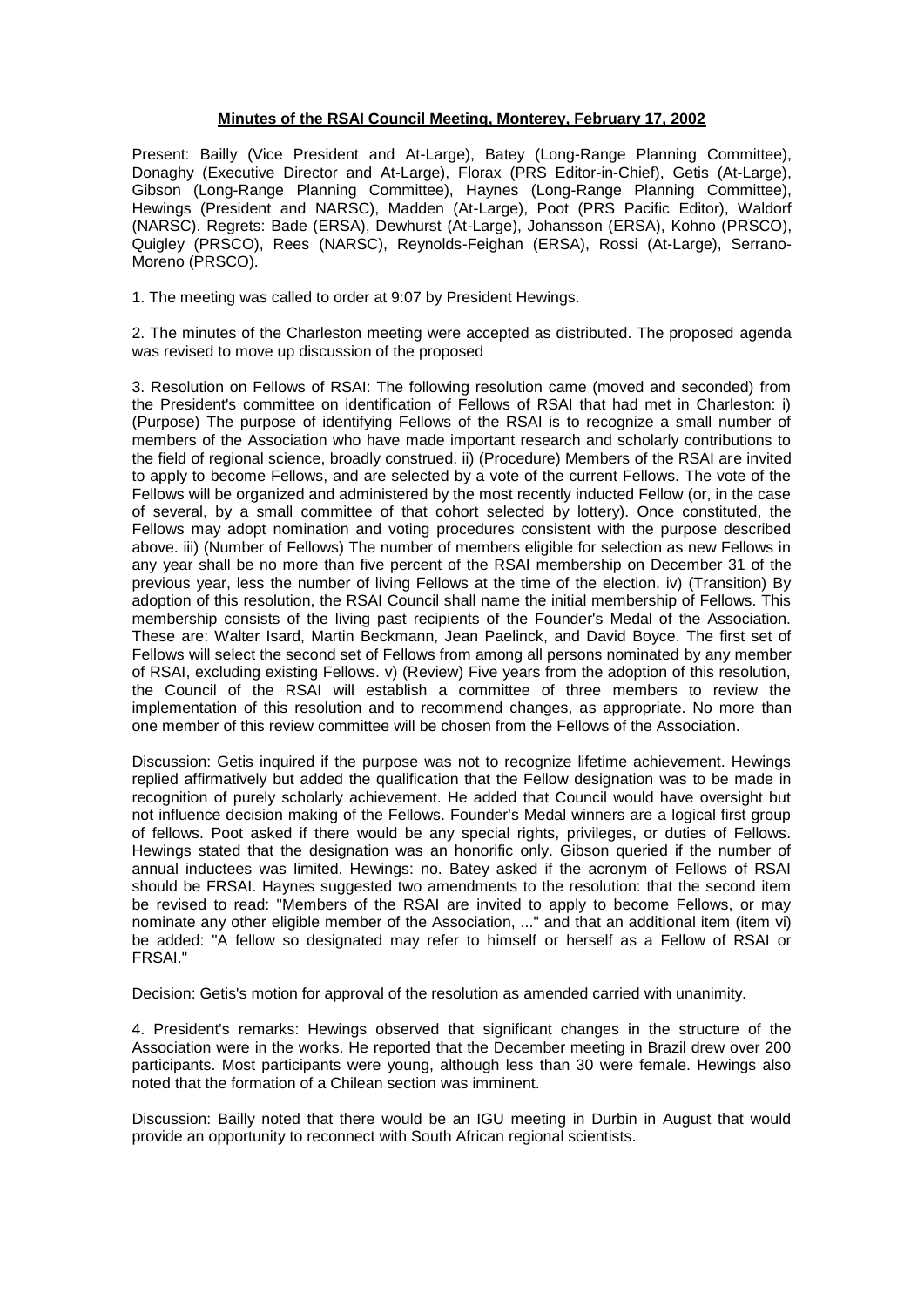5. Executive Director's report: Donaghy reported that discrepancies in mailing costs to RSAI in the last two years, noted in the treasurer's report presented at the meeting in Charleston, were due to a delay in the billing for mailing services by the mailing center at UIUC. He reminded Council that future meetings were scheduled for Dortmund on August 30th at 9:00 AM and November 14th in San Juan at 1:00 PM. The time for the Council meeting at the Acapulco PRSCO meeting (July 2-5, 2003) remains to be set.

6. Report from the Chair of the LRPC: Reporting in place of Kohno, Batey began by remarking that the Long-Range Planning Committee had discussed four issues at its meeting on the previous day: renewal of the printing agreement with Springer-Verlag (S-V), relaunching the Association in its 50th year, replacing of the Executive Director, and revising the structure of the Association. Batey reminded the Council that RSAI had entered into a commercial partnership with Springer-Verlag (S-V) to print the Papers in Regional Science in 1998. It is time to discuss renewal of this contract. Batey identified as the main items for negotiations with S-V: the number of pages per volume (600 pages is the desired number), format options for members (electronic, hard copy, and CD ROM), availability of back issues in the form of CD ROM, size of the payment to RSAI to subsidize editorial work, and the length of the contract (a two-year contract term is sought). Florax interjected that there was also a short-term issue: a special 50th anniversary issue planned for the North American meetings of RSAI in Philadelphia in 2003. Batey noted that plans were underway for a 50th anniversary celebration to begin in November 2003 and continue over the next 12 months at such venues as the World Congress in Port Elizabeth in 2004. A major part of the rationale is the need for the Association to reach outwards to areas not presently represented. In so doing, the Association will need to revise its structure to that Donaghy will have completed his second 3-year term as Executive Director in December 2002 and will be stepping down at that time. The LRPC is vetting candidates for the role, which will be a challenging one as the Association continues to make important structural changes. Batey concluded his report by remarking that the LRPC deemed this a good time to reconsider the administrative structure of the Association. He noted that RSAI membership arrangements had become quite complex and needed to be rethought. While uniformity cannot be imposed on a bottom-up organization, inefficiencies must be contained. How membership services are delivered must be addressed, as must the structure of the RSAI Council, in view of the increasingly spotty regional representation at Council meetings. Since only a small proportion of scholars active in regional science are members of RSAI, there is considerable scope for increasing the membership base. The LRPC will meet with section officers to consider how best to improve collection and service delivery. Whatever future state the Association assumes, the transition will be difficult.

Discussion: Hewings observed that all the points Batey had made were interrelated. He noted that the headquarters' role can be transformed, but that the Association should be prepared for alternatives. Hewings invited nominations for Executive Director (ED) be made to Batey and added that who became the next ED would be particularly critical, since it would be this person who would manage the transition of the Association to its new arrangement. Getis asked if there were any names on the table. Batey replied that three nominations had been made. Batey indicated that there was a need to return to the issue of renewal of the printing contract with SV and asked Council to authorize the publications committee of himself, Donaghy, Florax and Hewings to negotiate the items he had delineated in his report.

Decision: Council granted the authorization sought.

7. Report from the Editor-in-Chief of Papers in Regional Science: Florax reported that Jessie Poon has made a smooth transition to the North American editorship. Manuscripts for this year are adequate. Submissions are up in the Pacific and are being received with increasing frequency from Spain and Portugal.

Discussion: Getis inquired whether and how editors of different journals are dividing papers for the special 50th anniversary issues. Florax replied that historically there has been little coordination between editors of regional science journals on anything; coordination on the 50th anniversary accommodate new developments. Batey observed issues is possible but remains to be organized.